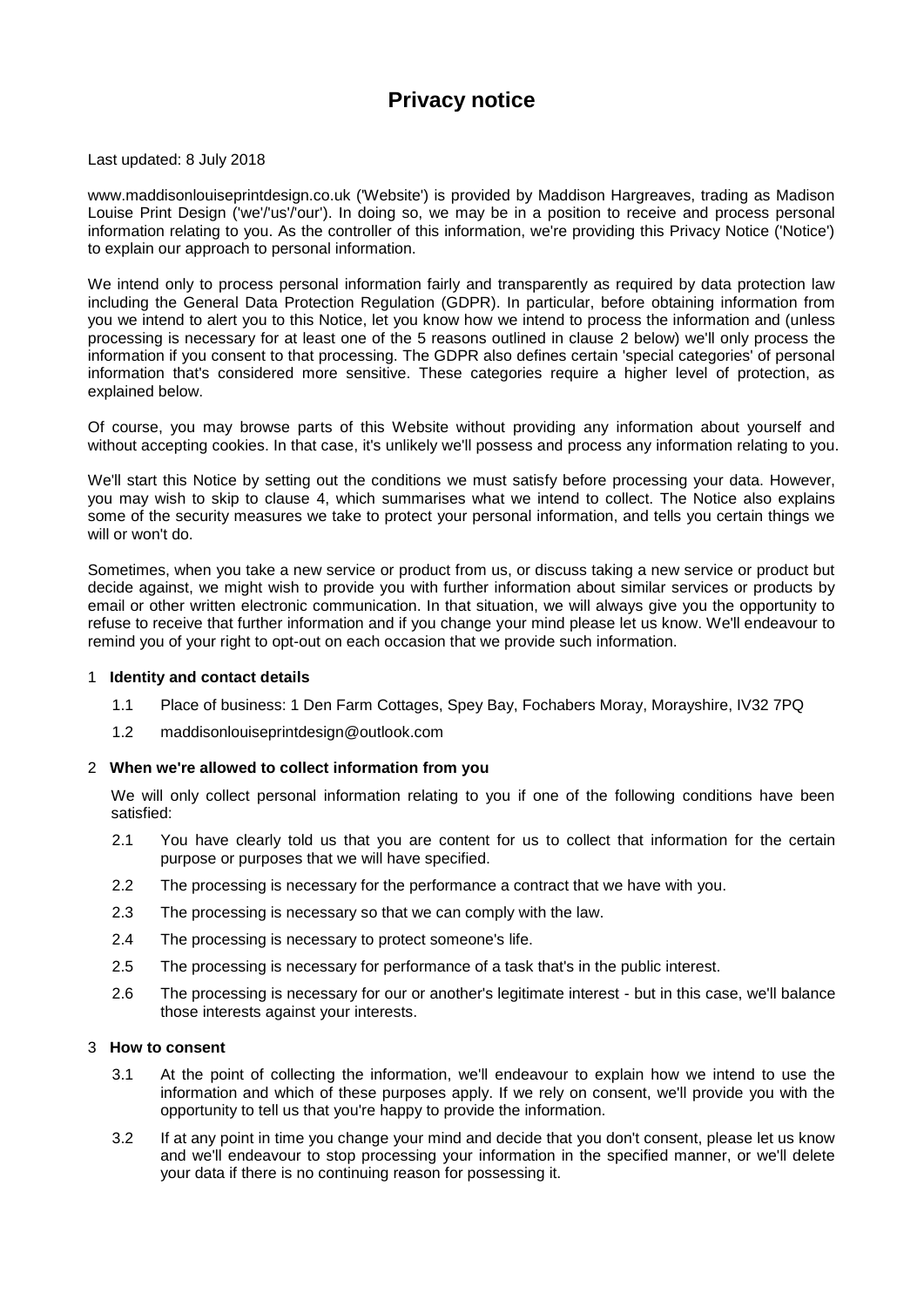3.3 If you don't consent to a particular bit of processing, we'll endeavour to ensure that the Website and our service continue to operate without the need for that information.

## <span id="page-1-0"></span>4 **Information we expect to collect from you**

4.1 We envisage asking for the following types of information from you:

| <b>Information</b><br>type                                               | <b>Purpose and related details</b>                                                                                         | <b>Justification</b>                                            |
|--------------------------------------------------------------------------|----------------------------------------------------------------------------------------------------------------------------|-----------------------------------------------------------------|
| Name, email<br>address,<br>address and<br>contact<br>telephone<br>number | We ask for this to contact you with regards to<br>your enquiry<br>We've removed any information that might<br>identify you | It's necessary for the<br>performance of a contract with<br>you |

- 4.2 We may collect personal information about you from a number of sources, including the following:
	- 4.2.1 From you when you agree to take a service or product from us, in which case this may include your contact details, date of birth, how you will pay for the product or service and your bank details.
	- 4.2.2 From you when you contact us with an enquiry or in response to a communication from us, in which case, this may tell us something about how you use our services.
	- 4.2.3 From documents that are available to the public, such as the electoral register.
	- 4.2.4 From third parties to whom you have provided information with your consent to pass it on to other organisations or persons - when we receive such information we will let you know as soon as is reasonably practicable.
- 4.3 If you refuse to provide information requested, then if that information is necessary for a service we provide to you we may need to stop providing that service.
- 4.4 At the time of collecting information, by whichever method is used, we'll endeavour to alert you and inform you about our purposes and legal basis for processing that information, as well as whether we intend to share the information with anyone else or send it outside of the European Economic Area. If at any point you think we've invited you to provide information without explaining why, feel free to object and ask for our reasons.

#### 5 **Using your personal information**

- 5.1 Data protection, privacy and security are important to us, and we shall only use your personal information for specified purposes and shall not keep such personal information longer than is necessary to fulfil these purposes. The following are examples of such purposes. We have also indicated below which GDPR justification applies, however it will depend on the circumstances of each case. At the time of collecting we will provide further information, and you may always ask for further information from us.
	- 5.1.1 To help us to identify you when you contact us. This will normally be necessary for the performance our contract.
	- 5.1.2 To help us to identify accounts, services and/or products which you could have from us or selected partners from time to time. We may do this by automatic means using a scoring system, which uses the personal information you've provided and/or any information we hold about you and personal information from third party agencies (including credit reference agencies). We will only use your information for this purpose if you agree to it.
	- 5.1.3 To help us to administer and to contact you about improved administration of any accounts, services and products we have provided before, do provide now or will or may provide in the future. This will often be necessary, but sometimes the improvements will not be necessary in which case we will ask whether you agree.
	- 5.1.4 To allow us to carry out marketing analysis and customer profiling (including with transactional information), conduct research, including creating statistical and testing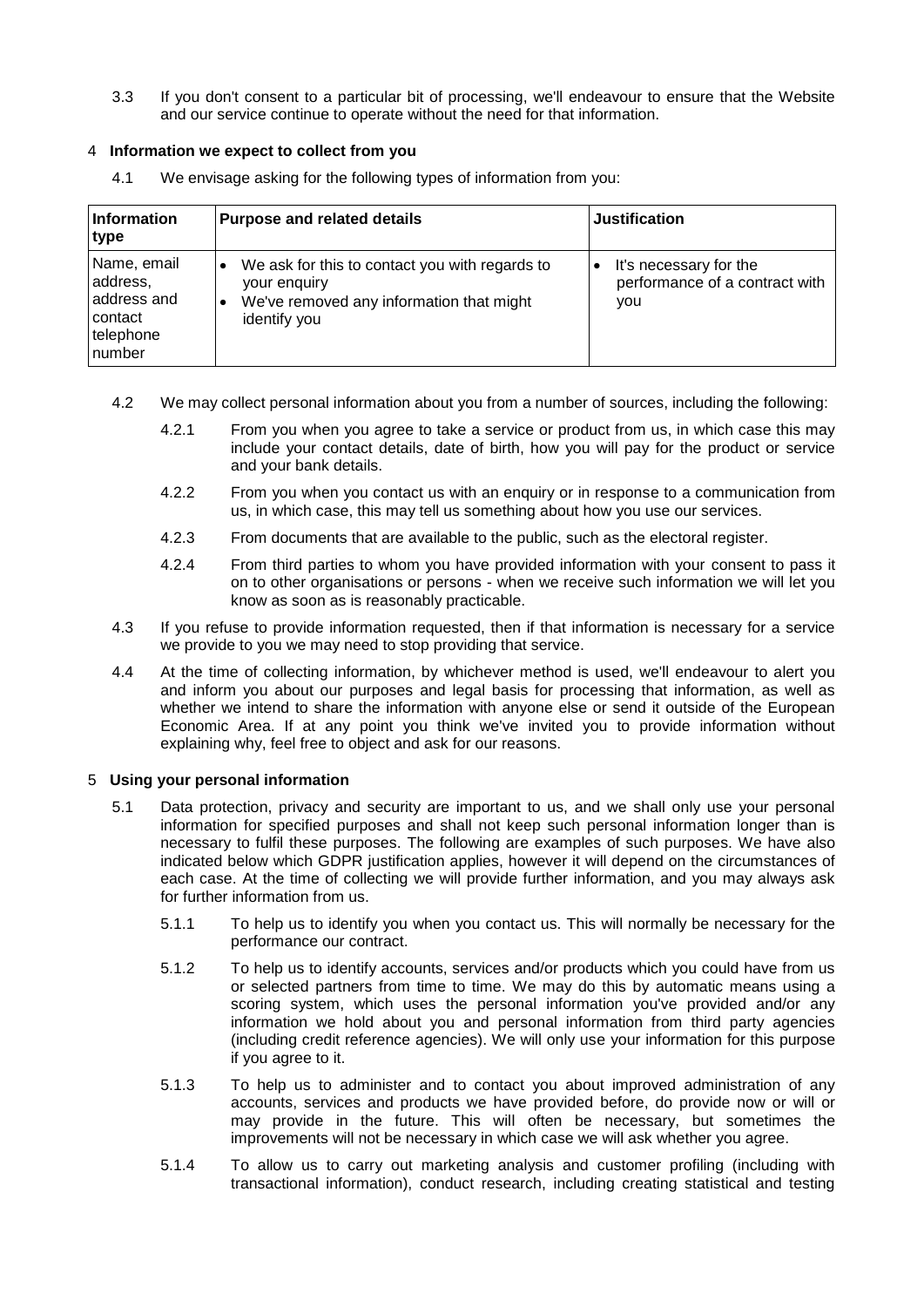information. This will sometimes require that you consent, but will sometimes be exempt as market research.

- 5.1.5 To help to prevent and detect fraud or loss. This will only be done in certain circumstances when we consider it necessary or the law requires it.
- 5.1.6 To allow us to contact you by written electronic means (such as email, text or multimedia messages) about products and services offered by us where:
	- 5.1.6.1 these products are similar to those you have already purchased from us,
	- 5.1.6.2 you were given the opportunity to opt out of being contacted by us at the time your personal information was originally collected by us and at the time of our subsequent communications with you, and
	- 5.1.6.3 you have not opted out of us contacting you.
- 5.1.7 To allow us to contact you in any way (including mail, email, telephone, visit, text or multimedia messages) about products and services offered by us and selected partners where you have expressly consented to us doing so.
- 5.1.8 We may monitor and record communications with you (including phone conversations and emails) for quality assurance and compliance.
	- 5.1.8.1 Before doing that, we will always tell you of our intentions and of the specific purpose in making the recording. Sometimes such recordings will be necessary to comply with the law. Alternatively, sometimes the recording will be necessary for our legitimate interest, but in that case we'll only record the call if our interest outweighs yours. This will depend on all the circumstances, in particular the importance of the information and whether we can obtain the information another way that's less intrusive.
	- 5.1.8.2 If we think the recording would be useful for us but that it's not necessary we'll ask whether you consent to the recording, and will provide an option for you to tell us that you consent. In those situations, if you don't consent, the call will either automatically end or will not be recorded.
- 5.1.9 When it's required by law, we'll check your details with fraud prevention agencies. If you provide false or inaccurate information and we suspect fraud, we intend to record this.
- 5.2 We will not disclose your personal information to any third party except in accordance with this Notice, and in particular in these circumstances:
	- 5.2.1 They will be processing the data on our behalf as a data processor (where we'll be the data controller). In that situation, we'll always have a contract with the data processor as set out in the GDPR. This contract provides significant restrictions as to how the data processor operates so that you can be confident your data is protected to the same degree as provided in this Notice.
	- 5.2.2 Sometimes it might be necessary to share data with another data controller. Before doing that we'll always tell you. Note that if we receive information about you from a third party, then as soon as reasonably practicable afterwards we'll let you know; that's required by the GDPR.
	- 5.2.3 Alternatively, sometimes we might consider it to be in your interest to send your information to a third party. If that's the case, we'll always ask whether you agree before sending.
- 5.3 Where you give us personal information on behalf of someone else, you confirm that you have provided them with the information set out in this Notice and that they have not objected to such use of their personal information.
- 5.4 We may allow other people and organisations to use personal information we hold about you in the following circumstances:
	- 5.4.1 If we, or substantially all of our assets, are acquired or are in the process of being acquired by a third party, in which case personal information held by us, about our customers, will be one of the transferred assets.
	- 5.4.2 If we have been legitimately asked to provide information for legal or regulatory purposes or as part of legal proceedings or prospective legal proceedings.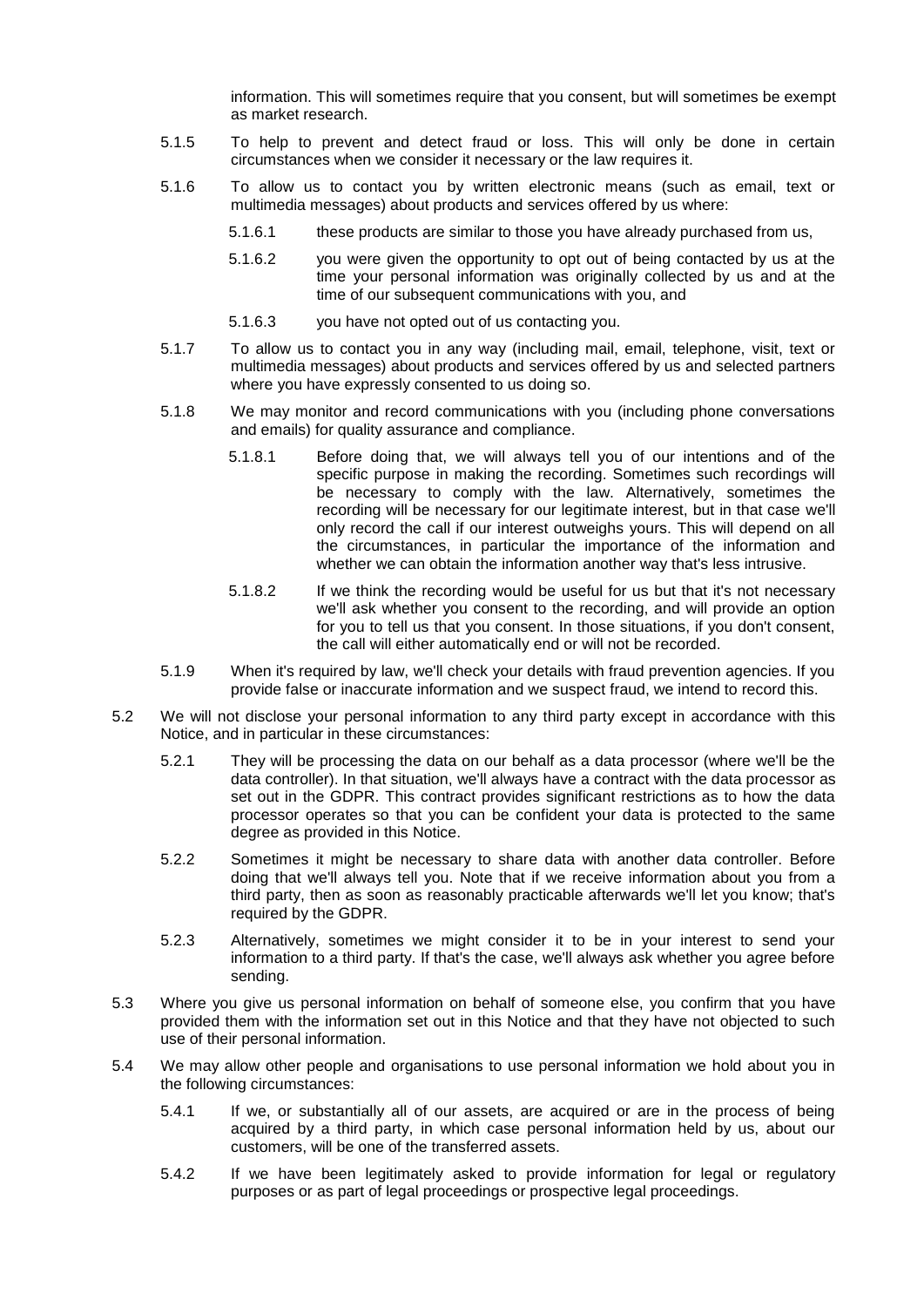5.4.3 We may employ companies and individuals to perform functions on our behalf and we may disclose your personal information to these parties for the purposes set out above, for example, for fulfilling orders, delivering packages, sending postal mail and email, removing repetitive information from customer lists, analysing data, providing marketing assistance, providing search results and links (including paid listings and links) and providing customer service. Those parties will be bound by strict contractual provisions with us and will only have access to personal information needed to perform their functions, and they may not use it for any other purpose. Further, they must process the personal information in accordance with this Notice and as permitted by the GDPR. From time to time, these other people and organisations to whom we may pass your personal information may be outside the European Economic Area. We will take all steps reasonably necessary to ensure that your personal information is treated securely and in accordance with this Notice and the GDPR.

# 6 **Protecting information**

- 6.1 We have strict security measures to protect personal information.
- 6.2 We work to protect the security of your information during transmission by using appropriate technology to encrypt information you input.
- 6.3 We reveal only the last five digits of your credit card numbers when confirming an order. Of course, we transmit the entire credit card number to the appropriate credit card company during order processing.
- 6.4 We maintain physical, electronic and procedural safeguards in connection with the collection, storage and disclosure of personally identifiable customer information. Our security procedures mean that we may occasionally request proof of identity before we disclose personal information to you.
- 6.5 It is important for you to protect against unauthorised access to your password and to your computer. Be sure to sign off when you finish using a shared computer.

### 7 **The internet**

- 7.1 If you communicate with us using the internet, we may occasionally email you about our services and products. When you first give us personal information through the Website, we will normally give you the opportunity to say whether you would prefer that we don't contact you by email. You can also always send us an email (at the address set out below) at any time if you change your mind.
- 7.2 Please remember that communications over the internet, such as emails and webmails (messages sent through a website), are not secure unless they have been encrypted. Your communications may go through a number of countries before they are delivered - this is the nature of the internet. We cannot accept responsibility for any unauthorised access or loss of personal information that is beyond our control.

# 8 **Links**

- 8.1 The Website may include third-party advertising. We do not provide any personally identifiable customer personal information to these advertisers unless you've consented in accordance with this privacy notice.
- 8.2 We exclude all liability for loss that you may incur when interacting with this third-party advertising.

# 9 **Further information**

- 9.1 If you would like any more information or you have any comments about this Notice, please either write to us at Data Protection Manager, Maddison Hargreaves, trading as Madison Louise Print Design, 1 Den Farm Cottages, Spey Bay, Fochabers Moray, Morayshire, IV32 7PQ, or email us at maddisonlouiseprintdesign@outlook.com.
- 9.2 Please note that we may have to amend this Notice on occasion, for example if we change the cookies that we use. If we do that, we will publish the amended version on the Website. In that situation we will endeavour to alert you to the change, but it's also your responsibility to check regularly to determine whether this Notice has changed.
- 9.3 You can ask us for a copy of this Notice by writing to the above address or by emailing us at maddisonlouiseprintdesign@outlook.com. This Notice applies to personal information we hold